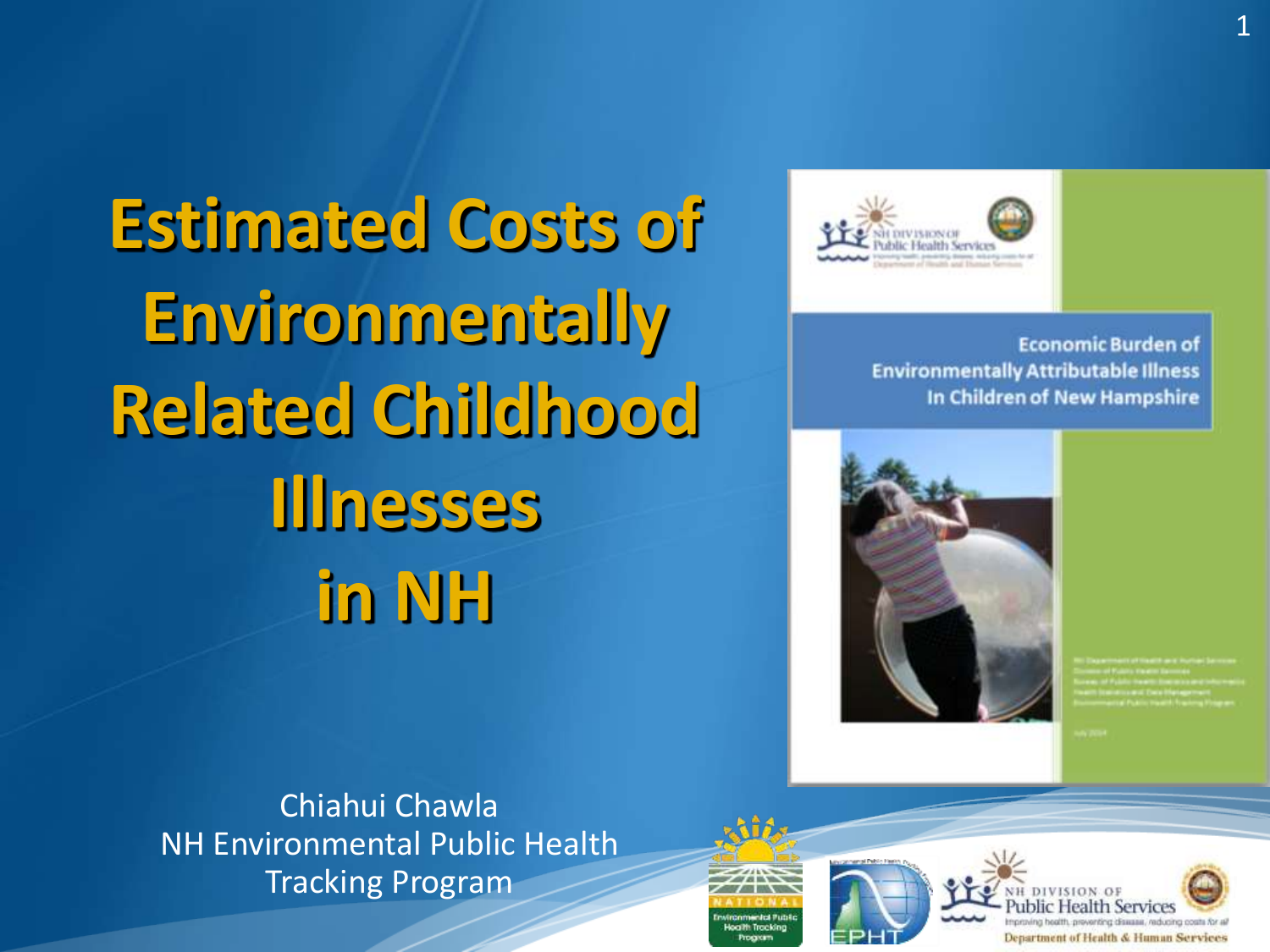# **FACTS in NH**

• N.H. Ranked 2nd For Child Well-Being in the U.S. by 2015 Kids Count data.

### However….

- NH has high children asthma rate: 10.6 % in 2013 among the **highest** in the U.S.
- NH childhood cancer incidence rate is significantly higher than the rest of the nation in the years 2008-12 NH: 196.6 (171.5 - 224.3) V.S. 165.0 (163.5 - 166.4)
- 61% of the children who were at highest risk of lead poisoning did not receive the recommended test for lead in 2013.

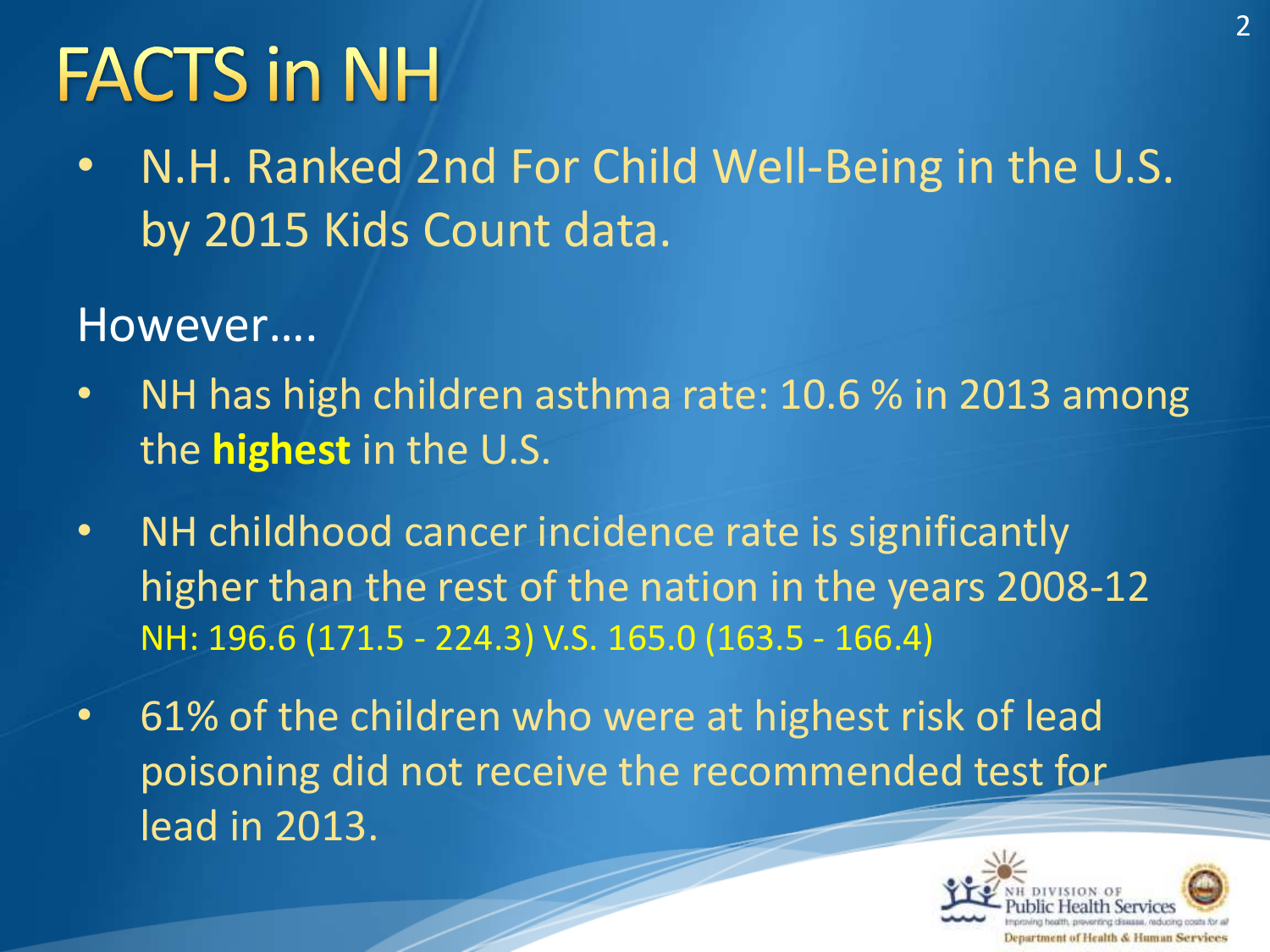### **Childhood Asthma in NH**

- 28,000 NH children, 10.6%, have asthma in 2013
- 34% of children with current asthma had NOT wellcontrolled asthma (2006-2008)
- 0 to 4 years olds had the highest discharge rates (17.3 per 10,000 inpatient ; 82.2 per 10,000 ED/OBS)



### Child current asthma prevalence, 2013 BRFSS

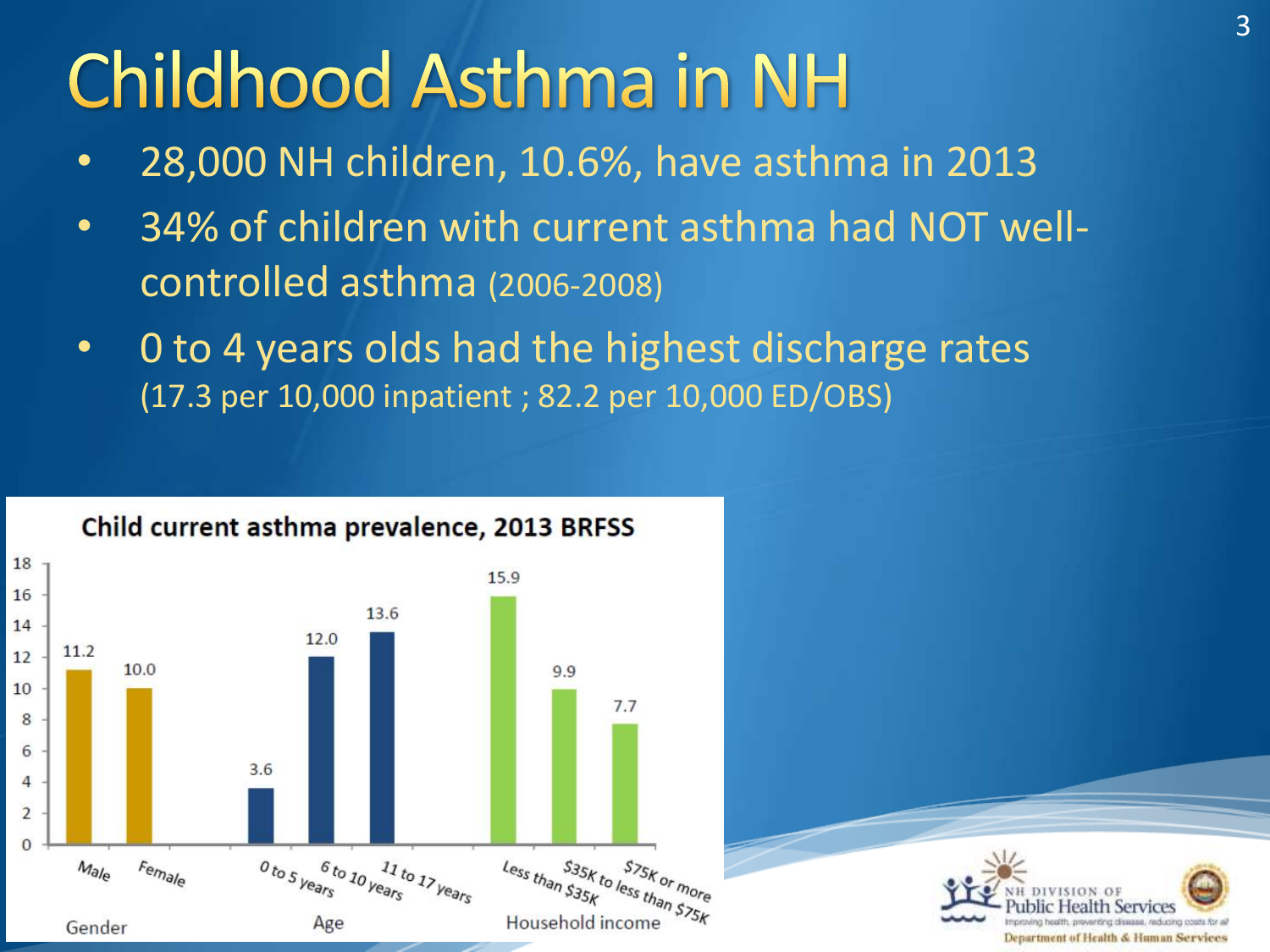## **Childhood Asthma in NH**

Common environmental asthma triggers outdoor

- Pollens and Air pollutants:  $O_3$ , PM<sub>2.5</sub>, NO and SO<sub>2</sub>
- NH tends to have higher air pollution levels late spring through the summer
- Wood fireplace or stove use has a major impact on winter outdoor/indoor  $PM_{2,5}$  pollution in NH

Source: Landrigan et al. 2002 **Environmentally Attributable Fraction (EAF) Asthma 30% (10-35%)** 

\* Only outdoor, nonbiologic pollutants from sources potentially amenable to abatement, such as vehicular exhaust and emissions from stationary sources, were considered.



4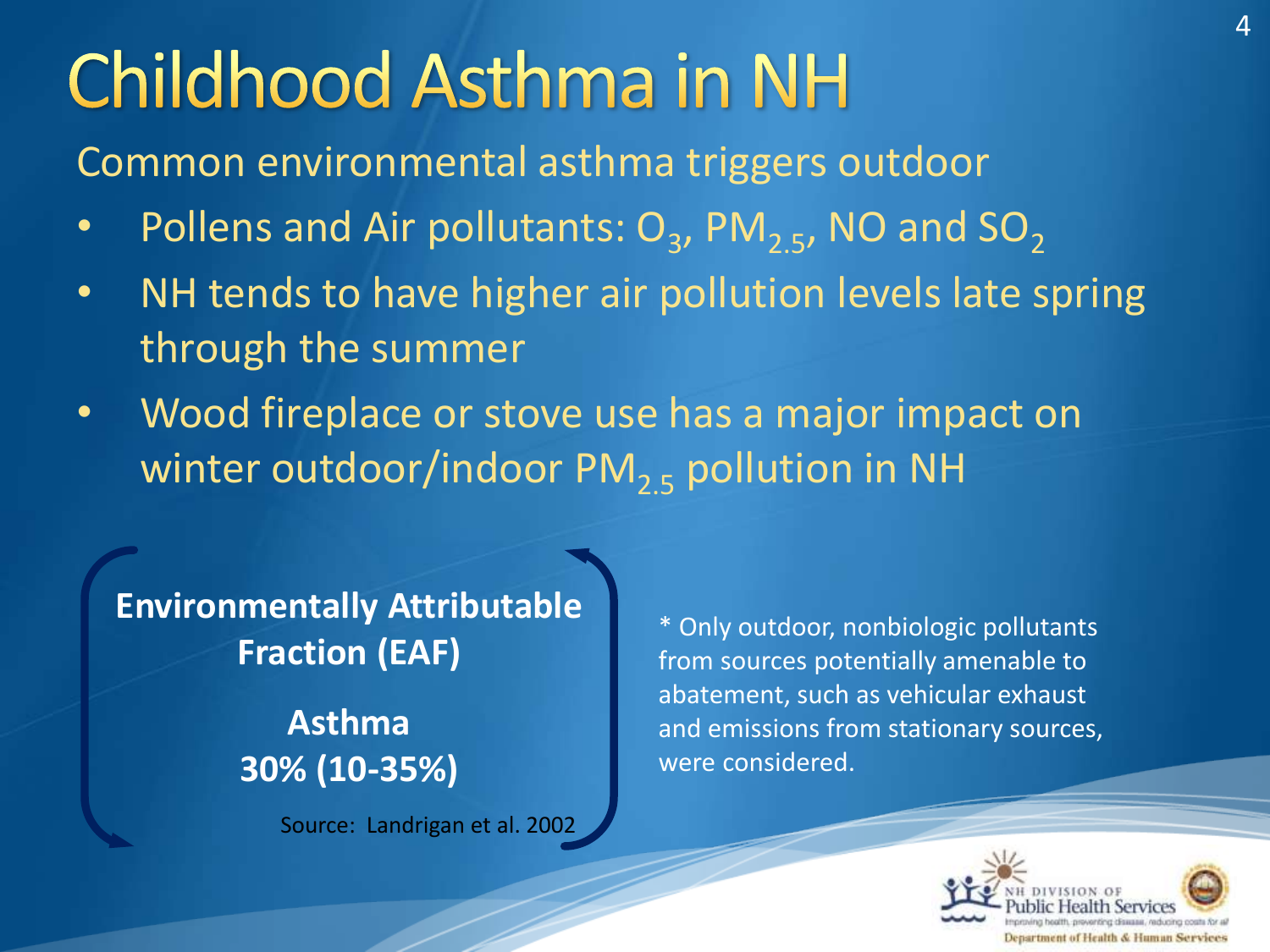## **Childhood Asthma in NH**

- Health/medical care cost: \$951 for each asthma case
- Missed school days lost: \$167 for parental earnings due to missed school

#### Asthma-All Payers (2010 \$)

|                   | <b>Population</b> | % Treated | Treated pop. | Cost per perso | <b>Total costs</b> |
|-------------------|-------------------|-----------|--------------|----------------|--------------------|
|                   |                   |           |              |                |                    |
| <b>US</b> overall | 304,059,724       | 4.9%      | 14,757,200   | \$2,090        | \$30,825           |
|                   |                   |           |              |                |                    |
| <b>New Hamps</b>  |                   |           |              |                |                    |
|                   |                   |           |              |                |                    |
| Overall           | 1.315.809         | 5.8%      | 76,800       | \$1,990        | \$153              |
| Age 0-17          | 293,358           | 8.3%      | 24,300       | \$890          | \$22               |
| Age 18-44         | 464.223           | 4.3%      | 20,000       | \$1,400        | \$28               |
| Age 45-64         | 388,250           | 5.7%      | 22,300       | \$2,420        | \$54               |
| Age 65+           | 169.978           | 6.0%      | 10,200       | \$4,860        | \$49               |

### \* No costs of premature deaths available in NH

#### Asthma-Absenteeism

|                      | Population          | <b>Northern</b><br>reated | Treated<br>pop.  | Employed       | Empt<br>treated pop. | Missed days/<br>empl person | Total<br>missed days | Daily<br>wage  | Total absenterium |                    |
|----------------------|---------------------|---------------------------|------------------|----------------|----------------------|-----------------------------|----------------------|----------------|-------------------|--------------------|
| US overall           | 304 059 724         | 4.97                      | 14,757,200       | 60 8           | 8974200              |                             | 18,683,000           | 5189           | \$3.523           |                    |
| New Hampshire        |                     |                           |                  |                |                      |                             |                      |                |                   |                    |
| Overall              | 1 315 809           | 5.8%                      | 76.800           | 63.8%          | 49,000               | 2.1                         | 101,000              | \$193          | \$19              | Source:            |
| Age 0-17             | 293.358             | 8.3%                      | 24,300           | 71.2%          | 17.300               | 241                         | 42.000               | \$156          |                   | CDC Chronic Disea  |
| <b>India</b> sales   | <b>HOME AGEN</b>    | 4.2.4                     | <b>ANGHUN</b>    | <b>PRIMARY</b> | 120, 73, 93, 93      | $1 - 21$                    | <b>APRILIANS</b>     | <b>W. FONT</b> |                   |                    |
| Age 45-64<br>Age 65+ | 388, 250<br>169,978 | 57%<br>6.0%               | 22.300<br>10,200 | 65.0%<br>14.0% | 14.500<br>1.400      |                             | 30 000<br>5.000      | \$249<br>\$224 |                   | Cost Calculator V2 |

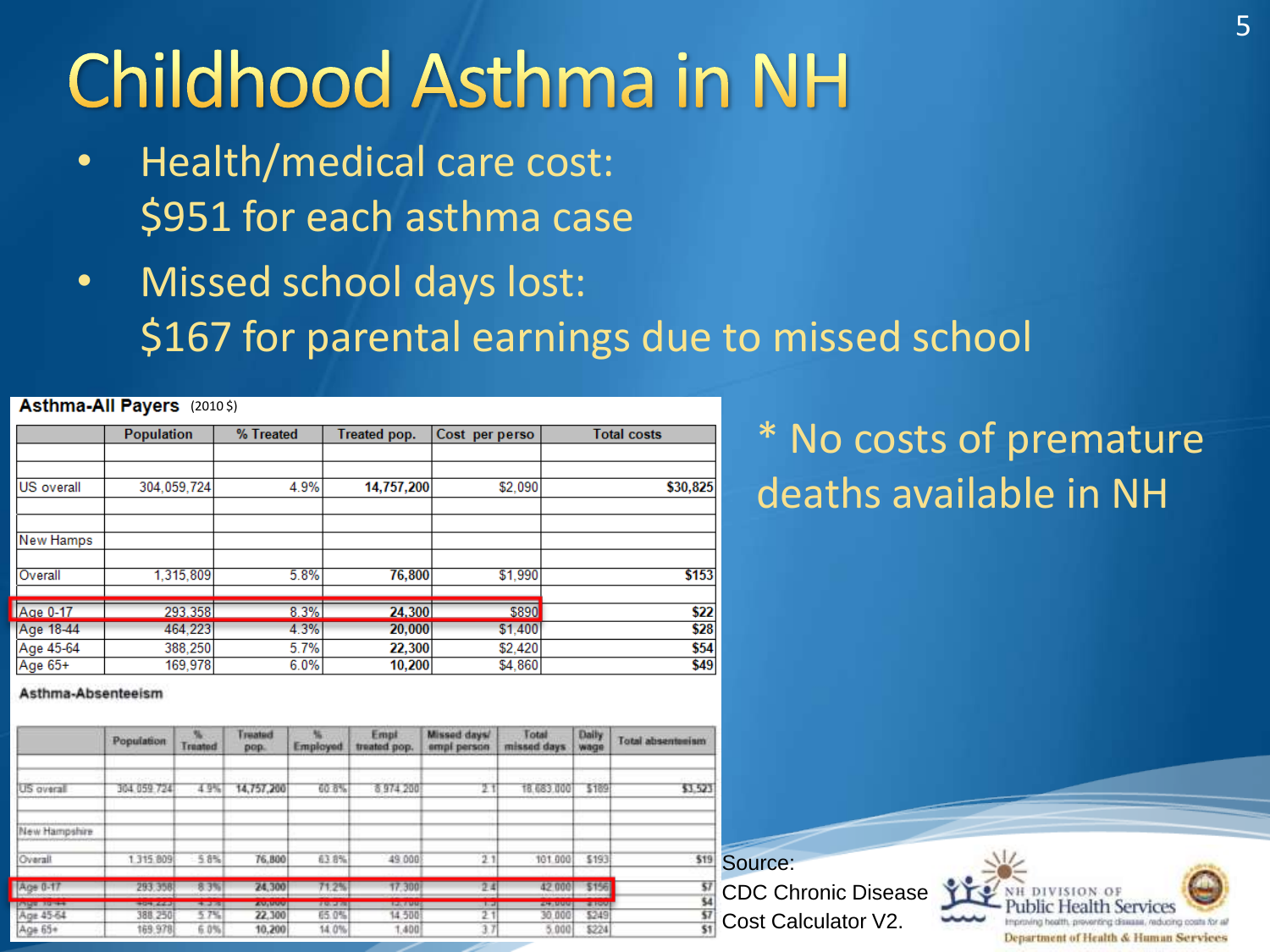The Impact of the Environment on Childhood Asthma in NH

Reducing environmental hazards (EAF= 30%) would….

Reduce asthma among **8,600 children** every year

**Save \$9 million** annually in direct and indirect costs



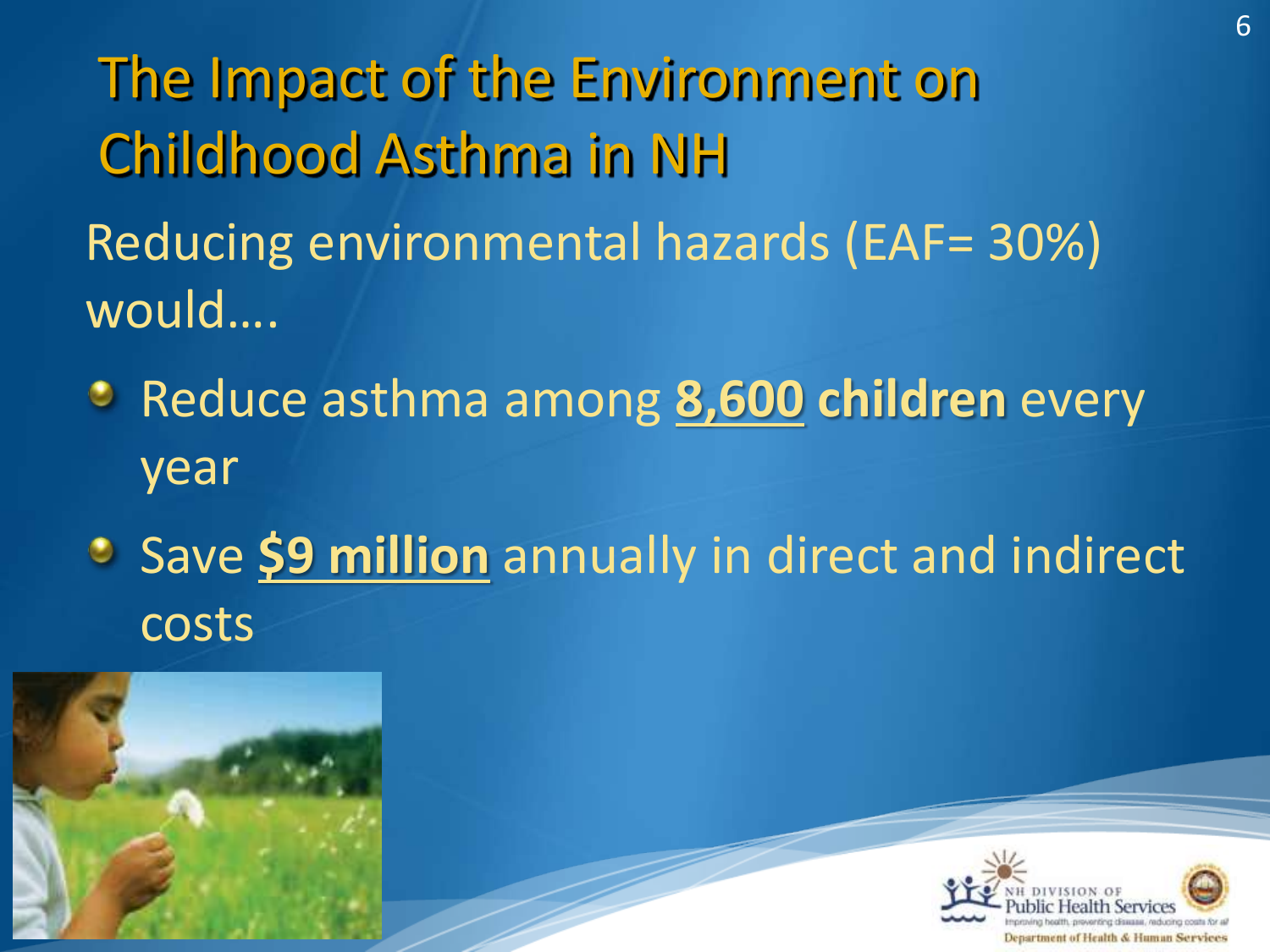### **Actions to Minimize Children's Asthma**

- Improve understanding of environmental risks and their impact on childhood asthma and its cost burden.
- Promote the Air Quality Index (AQI) as a reference to air pollution and asthma.



- Issue alerts based on NH DES current and forecast air quality information.
- Promote NH Anti-Idling Initiatives and regulate emissions from heavy-duty diesel trucks and buses.
- Encourage to switch out an older woodstove for a new EPA certified kind.

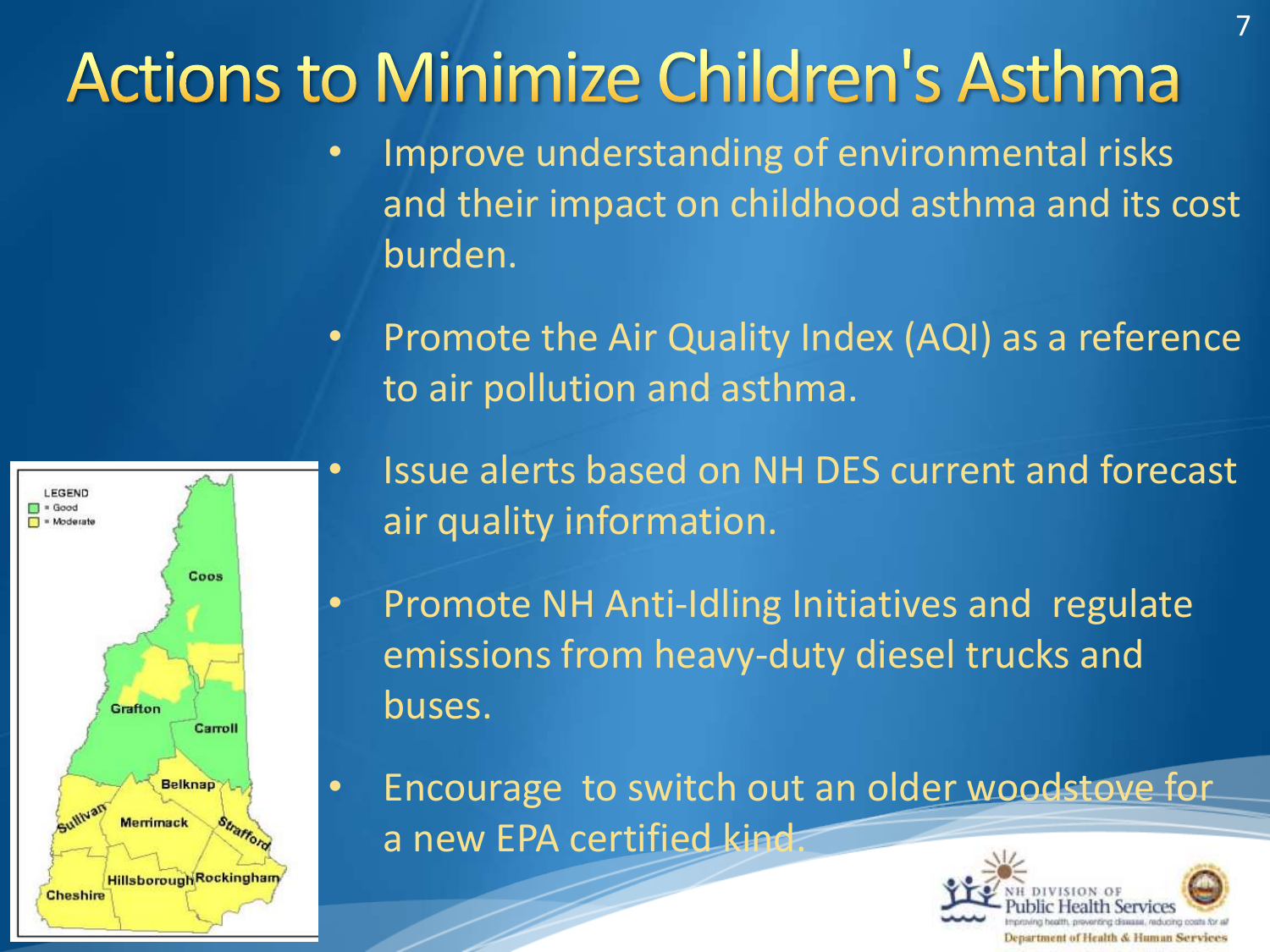**Childhood Cancer in NH** The Impact of the Environment on Childhood Cancer in NH

Reducing environmental hazards (EAF= 5%) would….

- **Reduce cancer among 2 children every year**
- **Save \$0.7 million** in annual and lifetime costs



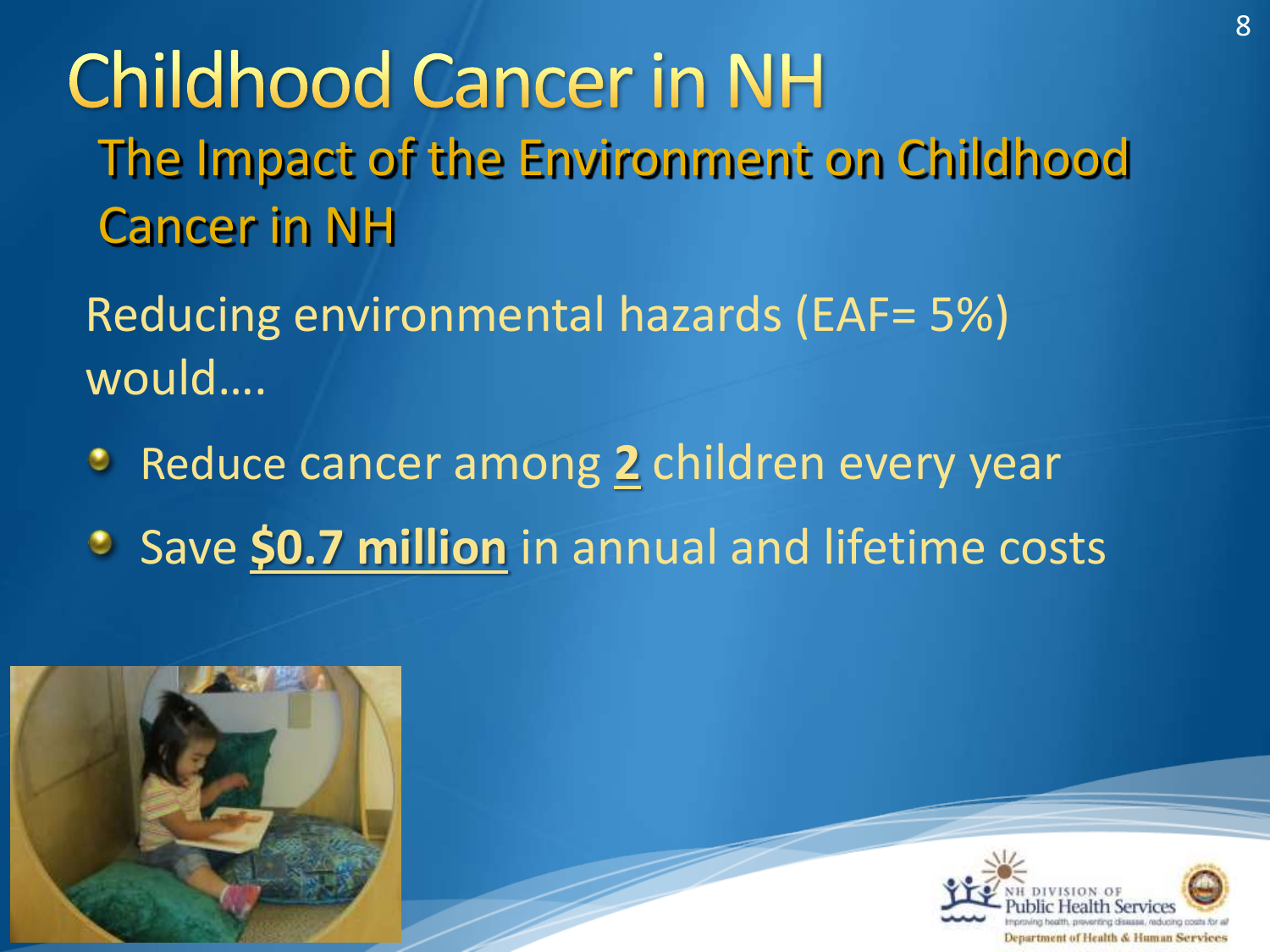## **Lead Exposure in NH**

The Impact of the Environment on Childhood Lead Poisoning in NH

Reducing environmental hazards (EAF=100%) would….

**Save \$240 million** over the lifetime of all children born within a single year.



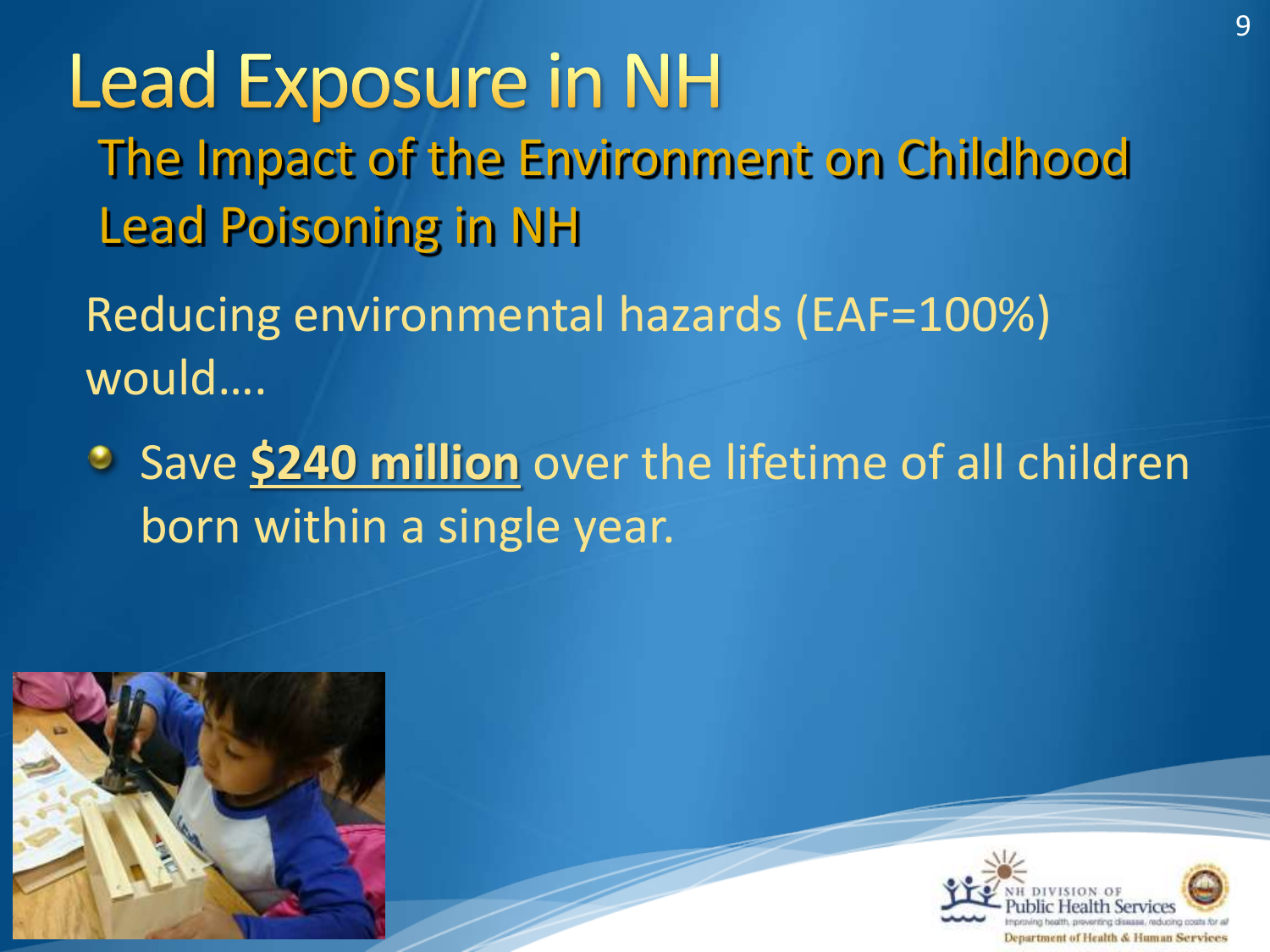|                  | $-$ in 2013\$<br>(million) | Estimated annual costs Estimated lifetime costs<br>$-$ in 2013\$<br>(million) | Estimated total cost of<br>environmentally<br>attributable illnesses<br>$-$ in 2013\$ |
|------------------|----------------------------|-------------------------------------------------------------------------------|---------------------------------------------------------------------------------------|
|                  |                            |                                                                               | (million)                                                                             |
| Asthma           | \$9.0                      | N/A                                                                           | \$9.0                                                                                 |
| Cancer           | \$0.34                     | \$0.4                                                                         | \$0.74                                                                                |
| Lead<br>Exposure | N/A                        | \$240.4                                                                       | \$240.4                                                                               |
| <b>TOTAL</b>     | \$9.34                     | \$240.8                                                                       | \$250.1                                                                               |

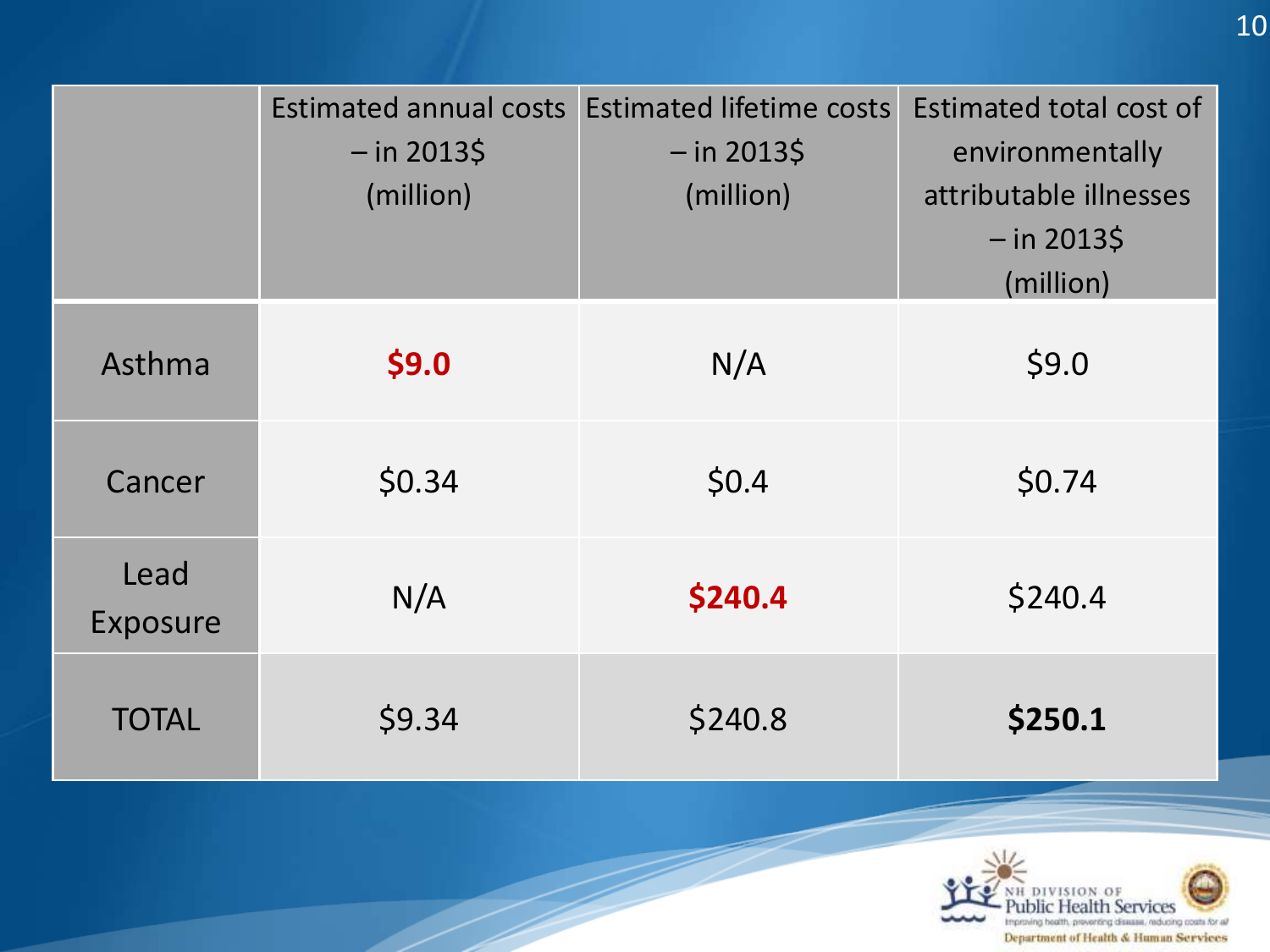# **\$250,000,000 ― Estimated Costs of Environmentally Related Childhood Diseases in NH in 2013**



Department of Health & Human Services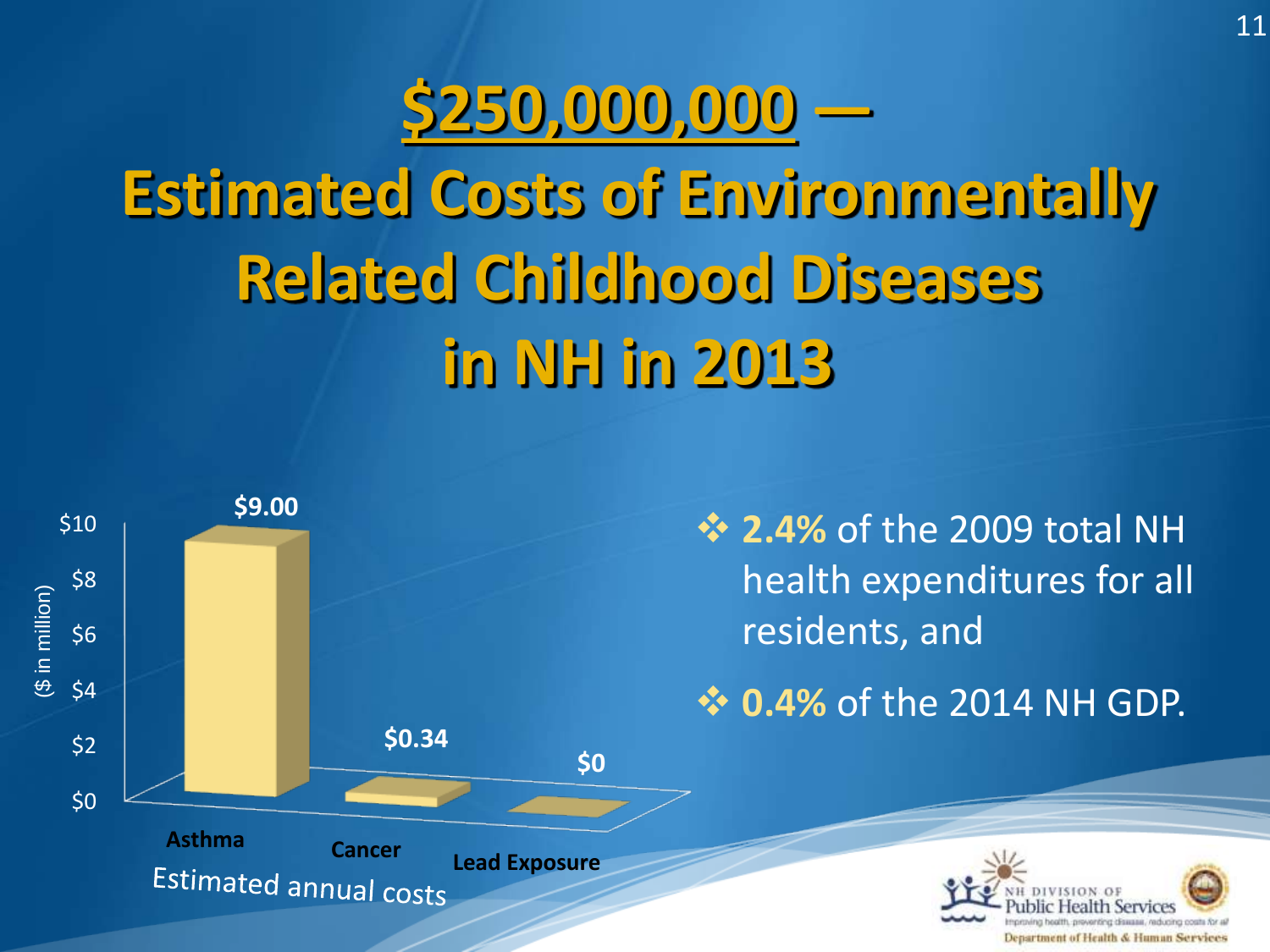### **Lessons Learned**

**• The economic costs of environmental** childhood diseases are substantial.

**• The EAF model provides a method for** identifying the combinations of contaminants and exposure pathways with the most substantial public health impacts, especially in children.